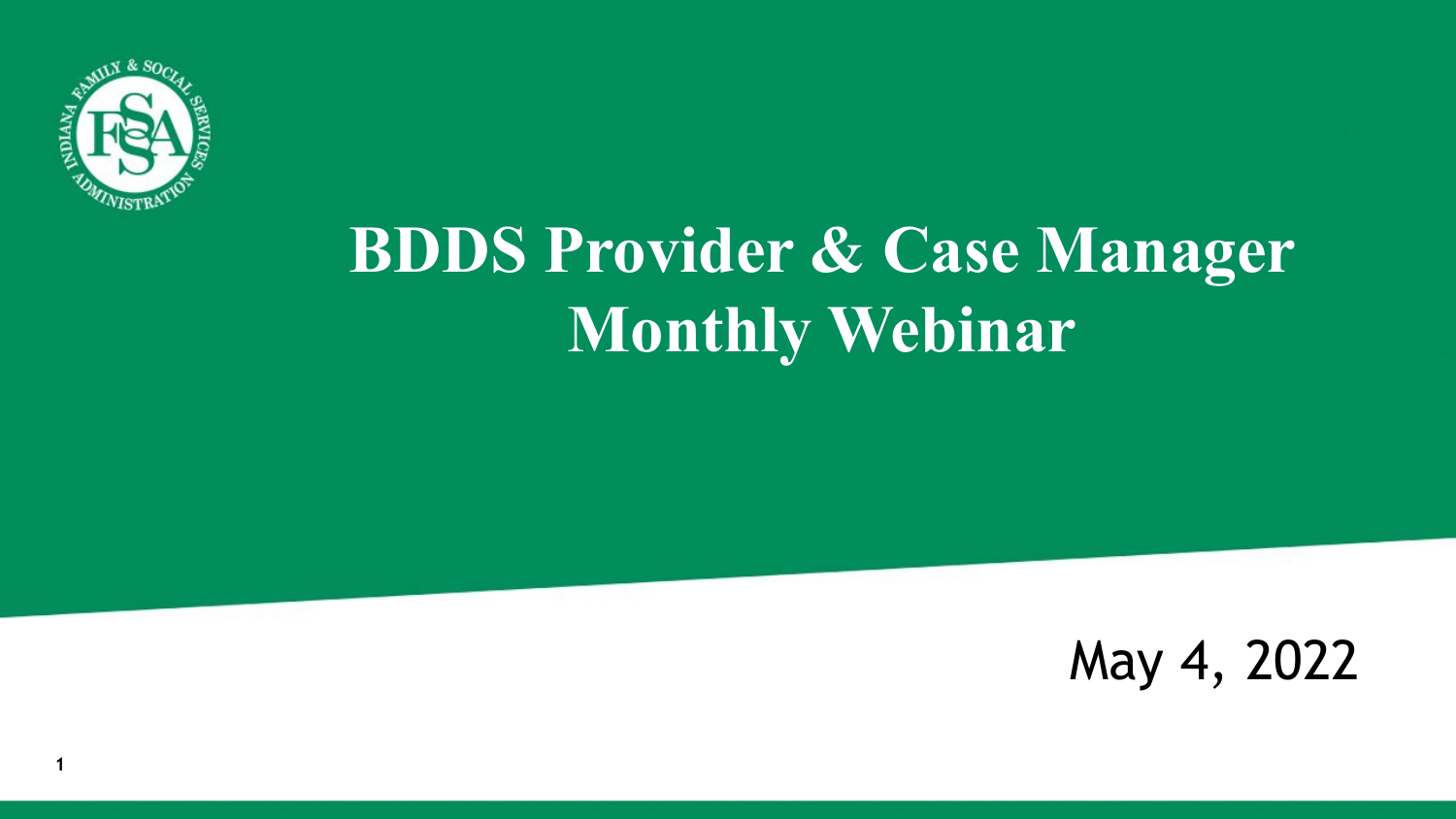### **Welcome & Agenda**

- COVID Update
- Meet Jackson Video
- Employment Transformation Collaborative
- EVV Compliance
- May Mandatory Trainings
- Featured Service: Family & Caregiver Training
- **Future Webinars**

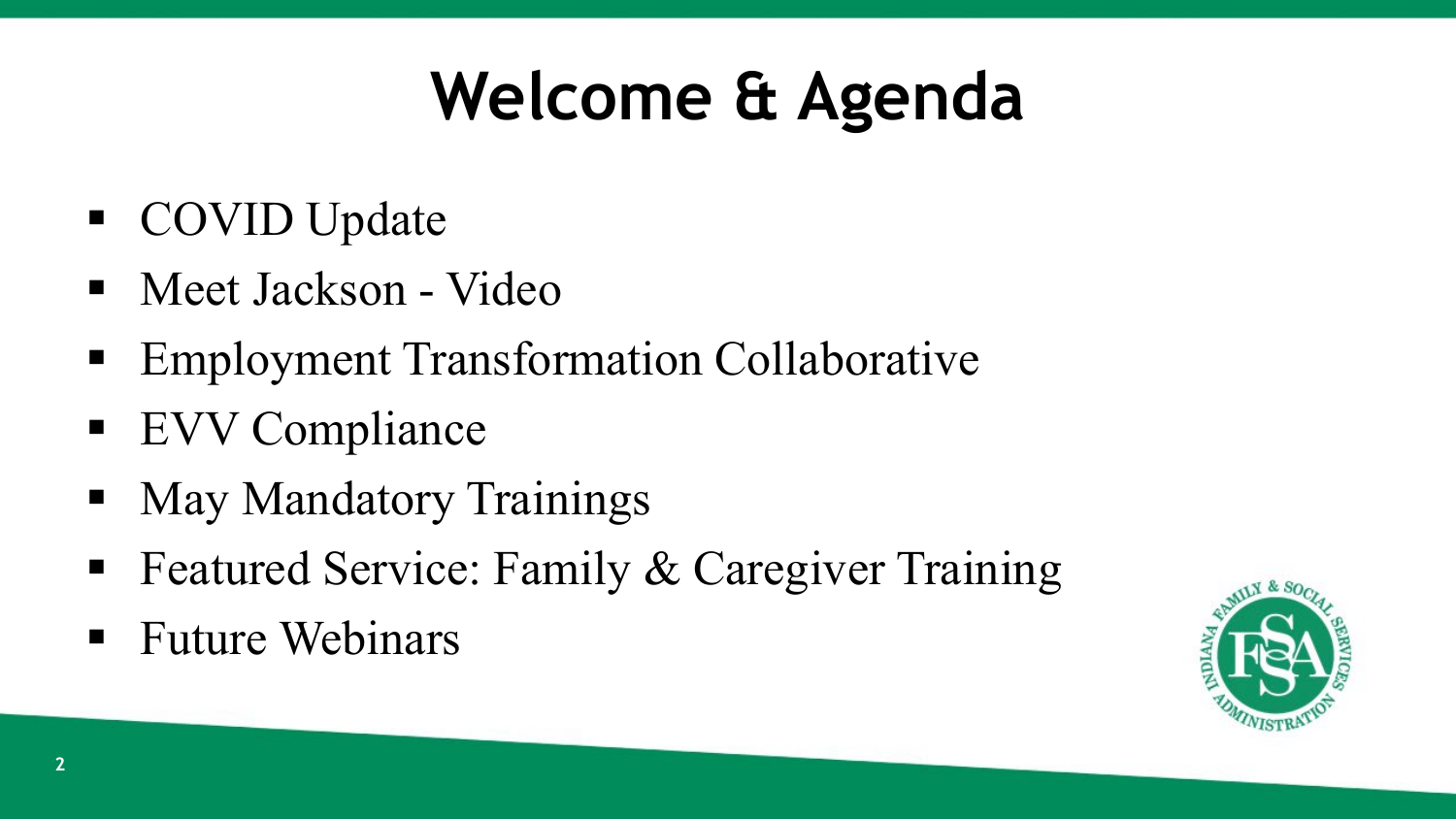#### **Goals for COVID-19 Efforts**

Help prevent the spread of COVID-19 and keep people alive

Operationalize flexibilities

Provider network maintained

**3** case managers, and providersEmpower person-centered decisionmaking for self-advocates, families,



 $N^X$  & So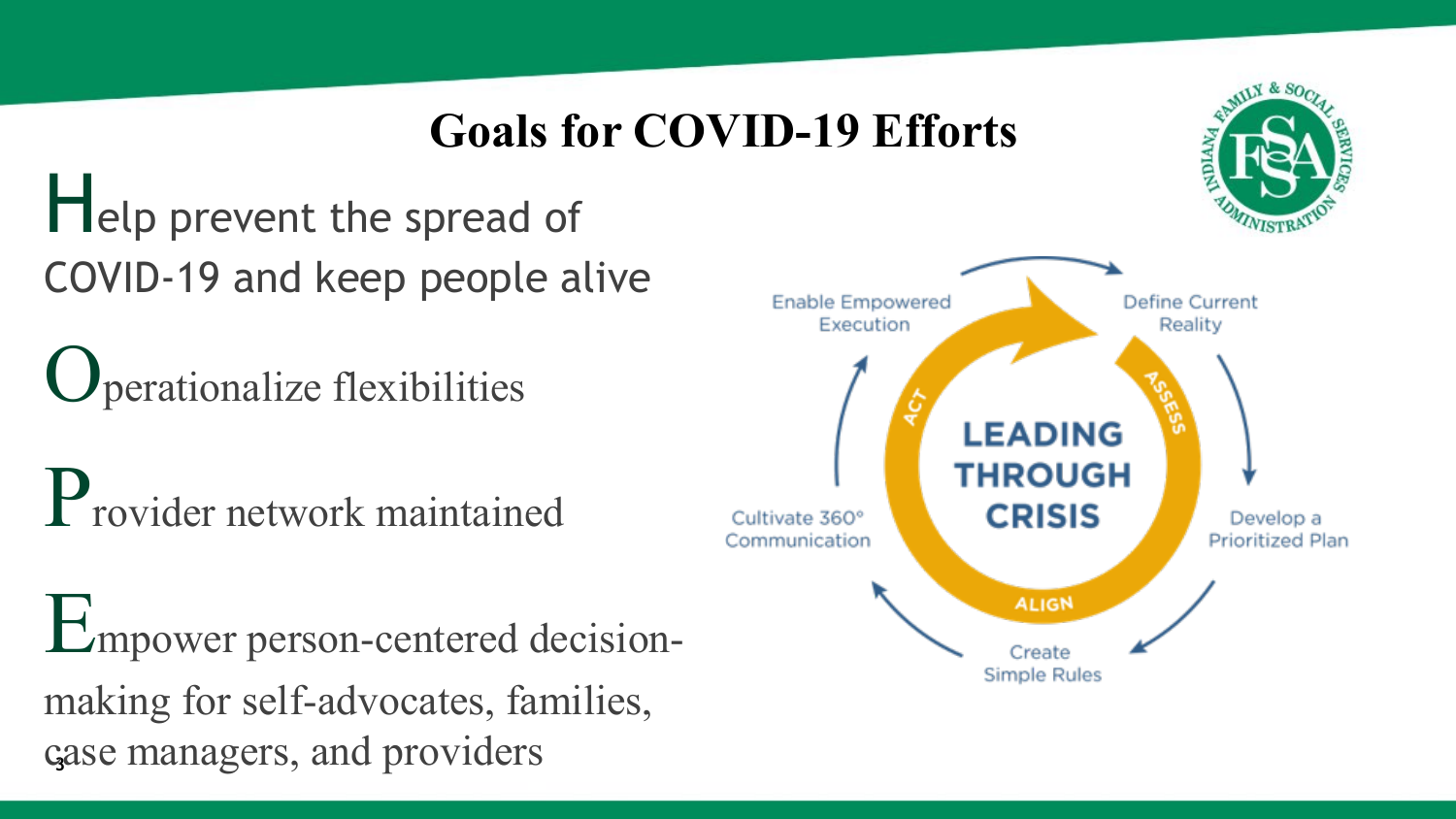#### **Employment Transformation Collaborative**



Two-year learning collaborative opportunity targeted to providers contemplating, planning for or initiating transition from sheltered work prevocational services to services supporting competitive integrated employment outcomes.

The Employment Transformation Collaborative supports DDRS' goal to increase individual competitive integrated employment jobs reported in the Day and Employment Services Outcomes Systems report from 23% to 38% by 2027 and ultimately to realize the vision that Hoosiers with intellectual and developmental disabilities have the **right to live, love, work, learn, play and pursue their dreams in their community.**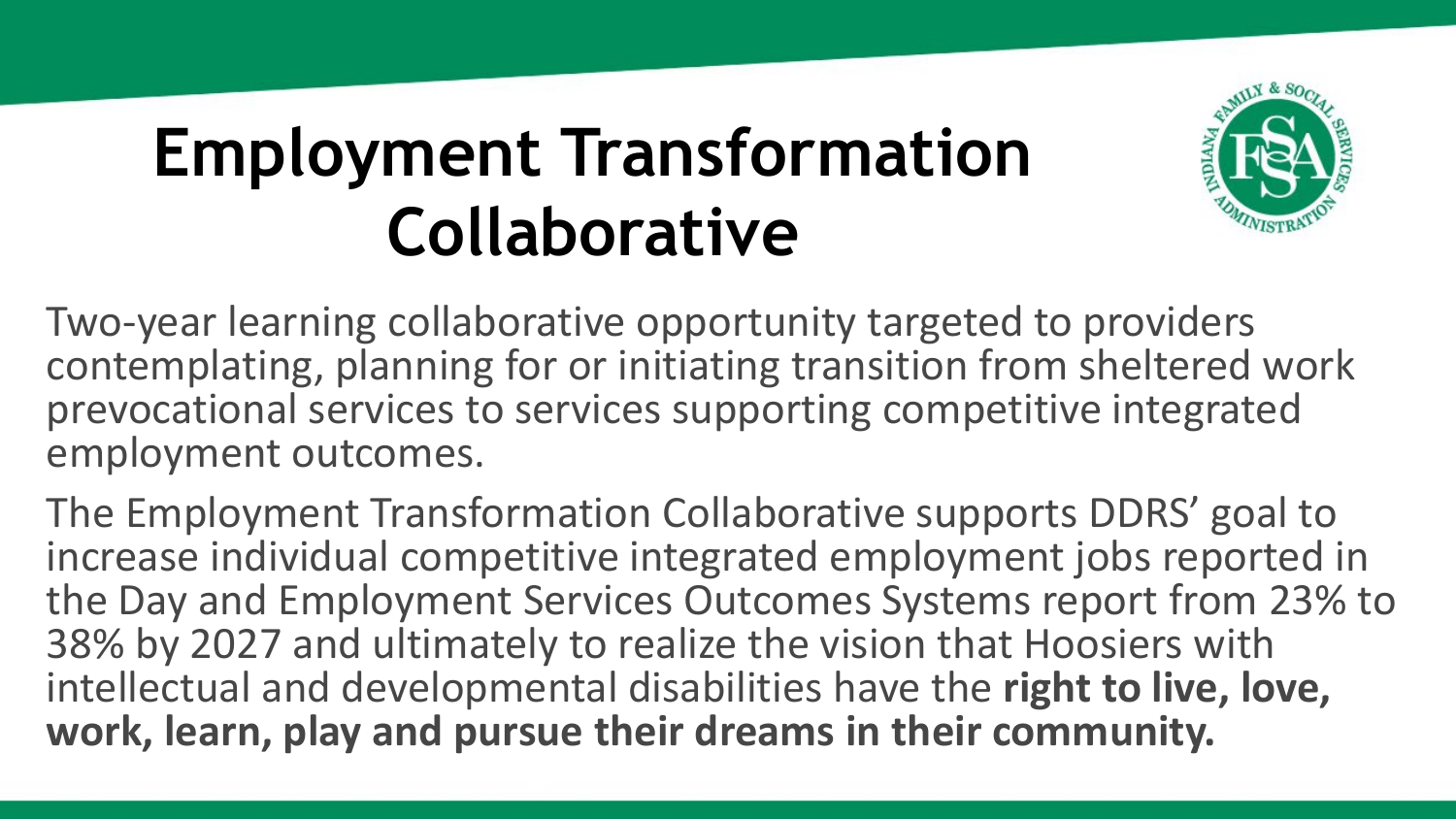#### **General Information**



Participating providers will receive \$50,000 per year, for a total of \$100,000 over two years, to support dedication of key staff and organizational resources to robust participation in the collaborative.

Providers participating in the collaborative will also be eligible for up to \$400,000 in Transformation Grants designed to assist collaborative participants in implementing transition plans, stabilizing business operations, and building capacity to shift to service models that increase competitive integrated employment outcomes.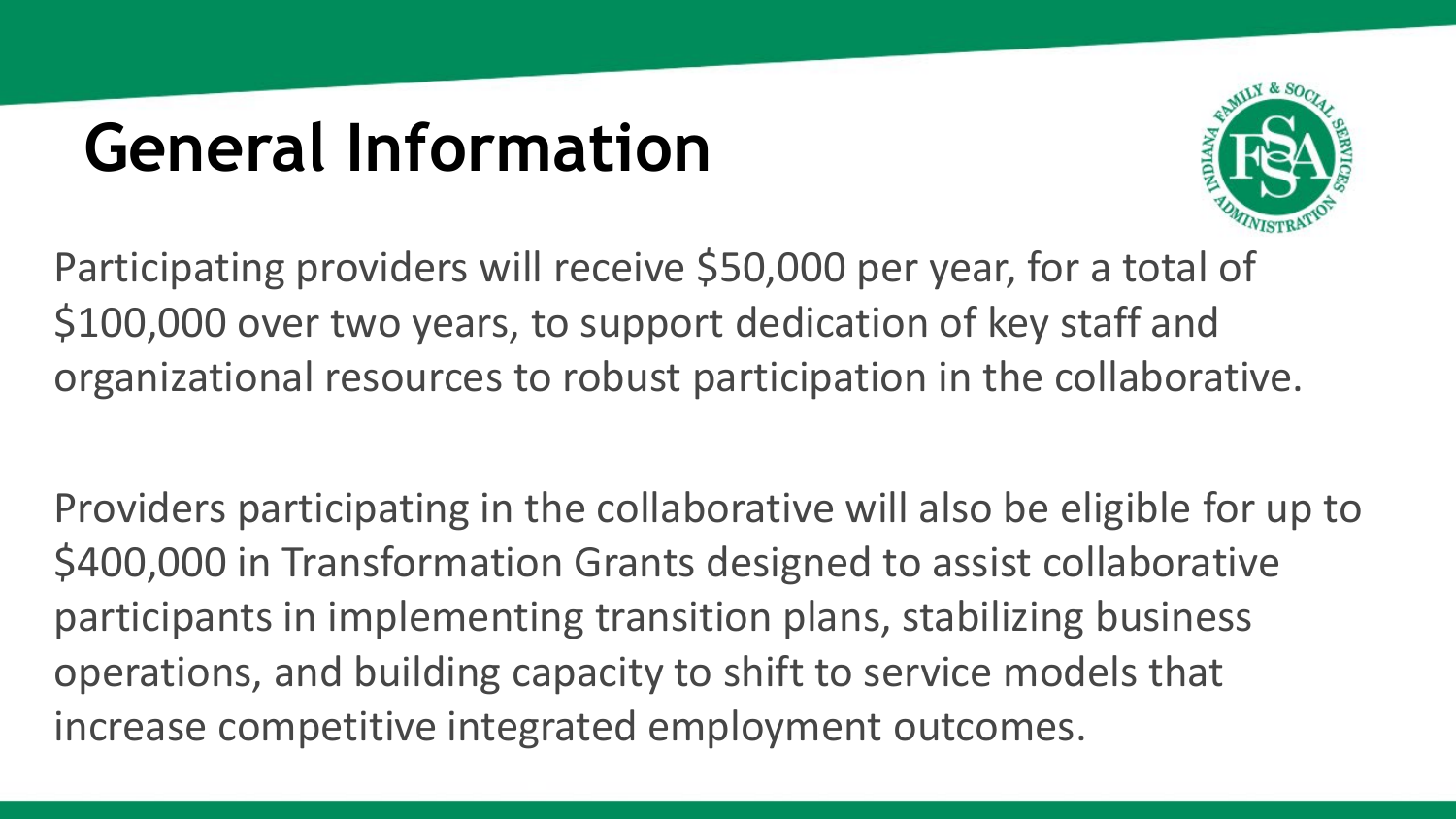To qualify, a provider must be currently billing or have discontinued billing after Feb. 1, 2022, for facility setting pre-vocational services through a BDDS waiver, be considering or ready to transition away from delivering facility setting pre-vocational services, and able to commit to active participation in the collaborative.

Qualifying providers are invited complete the [Interest Form](https://lnks.gd/l/eyJhbGciOiJIUzI1NiJ9.eyJidWxsZXRpbl9saW5rX2lkIjoxMDAsInVyaSI6ImJwMjpjbGljayIsImJ1bGxldGluX2lkIjoiMjAyMjA0MjUuNTY5NTExNTEiLCJ1cmwiOiJodHRwczovL2Zvcm1zLm9mZmljZS5jb20vZy9NU3AzRjhnTlRKIn0.7_xnamPJ3xy3aURf-_3BgLsgqLcFNB_pMpuDdsBVY0g/s/770602635/br/130318527982-l) to indicate their intent to participate in the Employment Transformation Collaborative

There is space for up to 25 qualifying providers; spots will be first-come, firstserved. The collaborative is expected to begin meeting in summer 2022. Submitted Interest Forms will be considered through May 31, 2022.

Questions: Contact [kyle.ingram@fssa.in.gov](mailto:kyle.ingram@fssa.in.gov)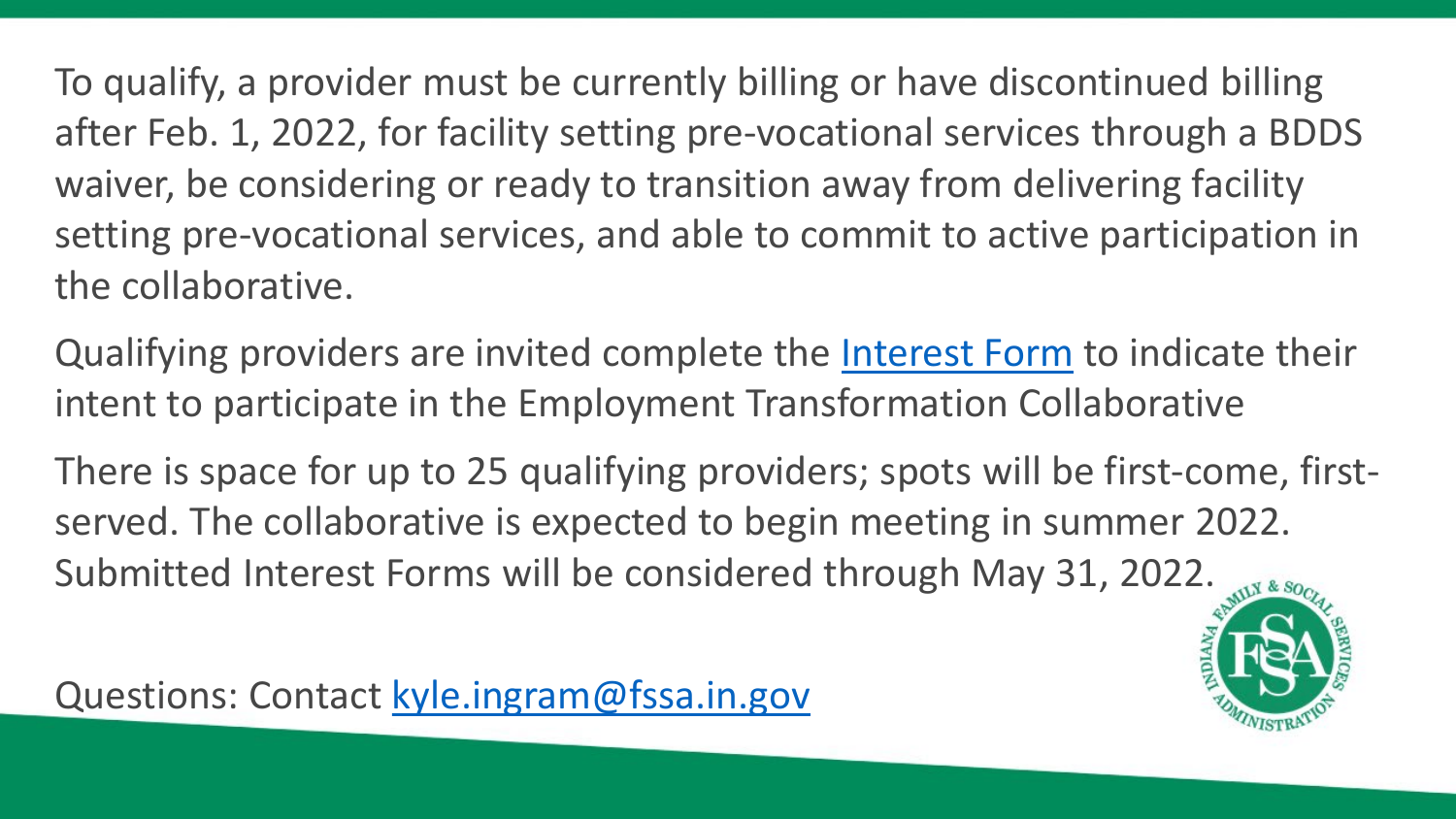# **EVV Compliance**

- Electronic Visit Verification (EVV) compliance deadline for provider implementation was January 1, 2021.
- Since 2019, Indiana Medicaid has provided 37 training sessions as well as 16 webinars and virtual town halls, and numerous ongoing IHCP bulletins, explaining how providers utilize the state-sponsored EVV solution (Sandata).
- As part of EVV implementation, Indiana Medicaid has continued to allow HCBS provider claims to process through to post and pay status regardless of EVV specific issues with provider claims.

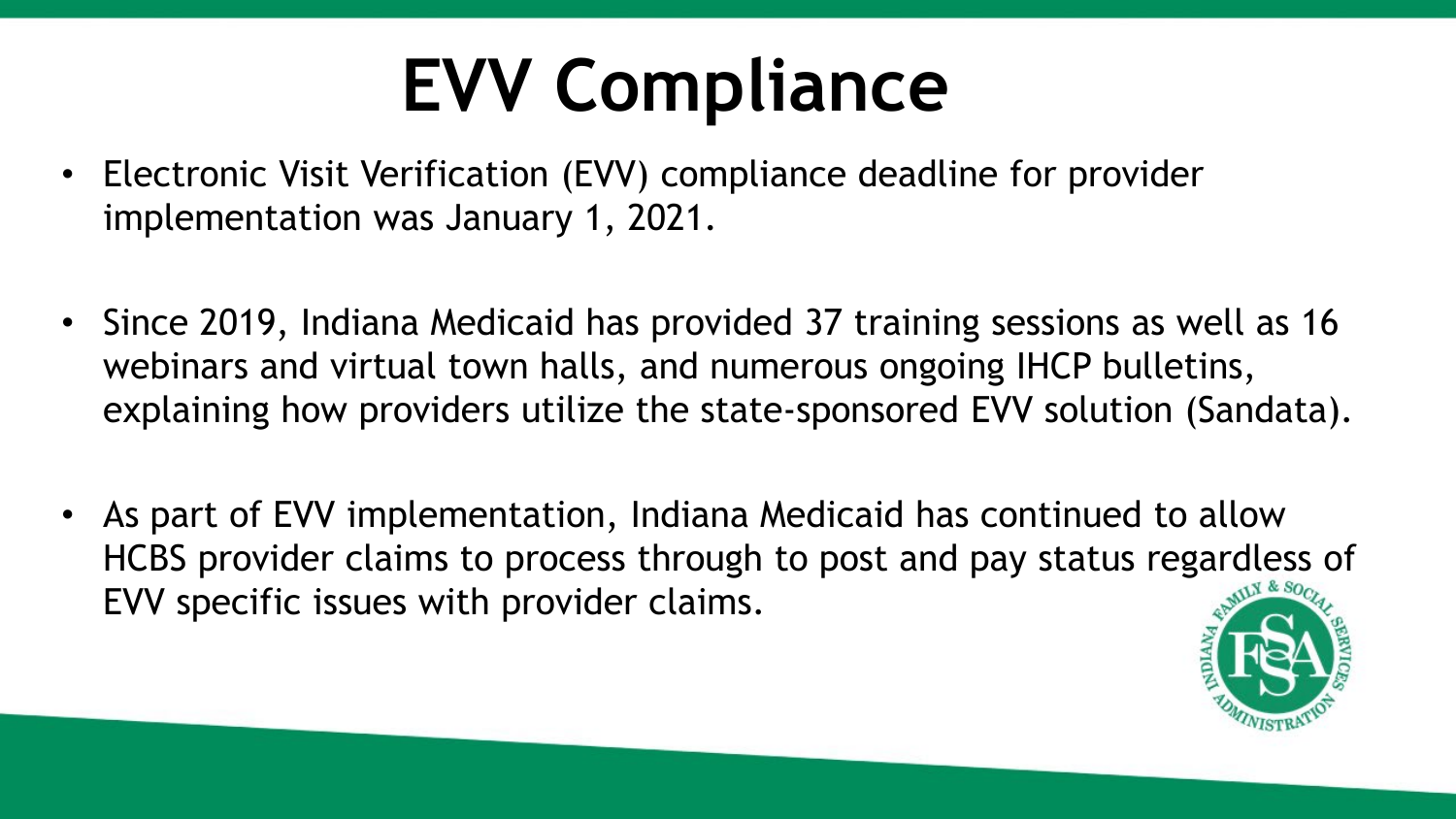#### **EVV Claims Issues**



- EVV claims data indicate notable continued non-compliance with EVV requirements. There appear to be several issues that are contributing to providers non-compliance and errors in EVV claims submissions.
- EVV implementation is required, and future payments may be impacted if compliance issues are not addressed.
- Since late 2021 into early 2022, providers of EVV services who appear to have EVV claims issues are currently getting directly contacted by Gainwell regarding their process for claims submission.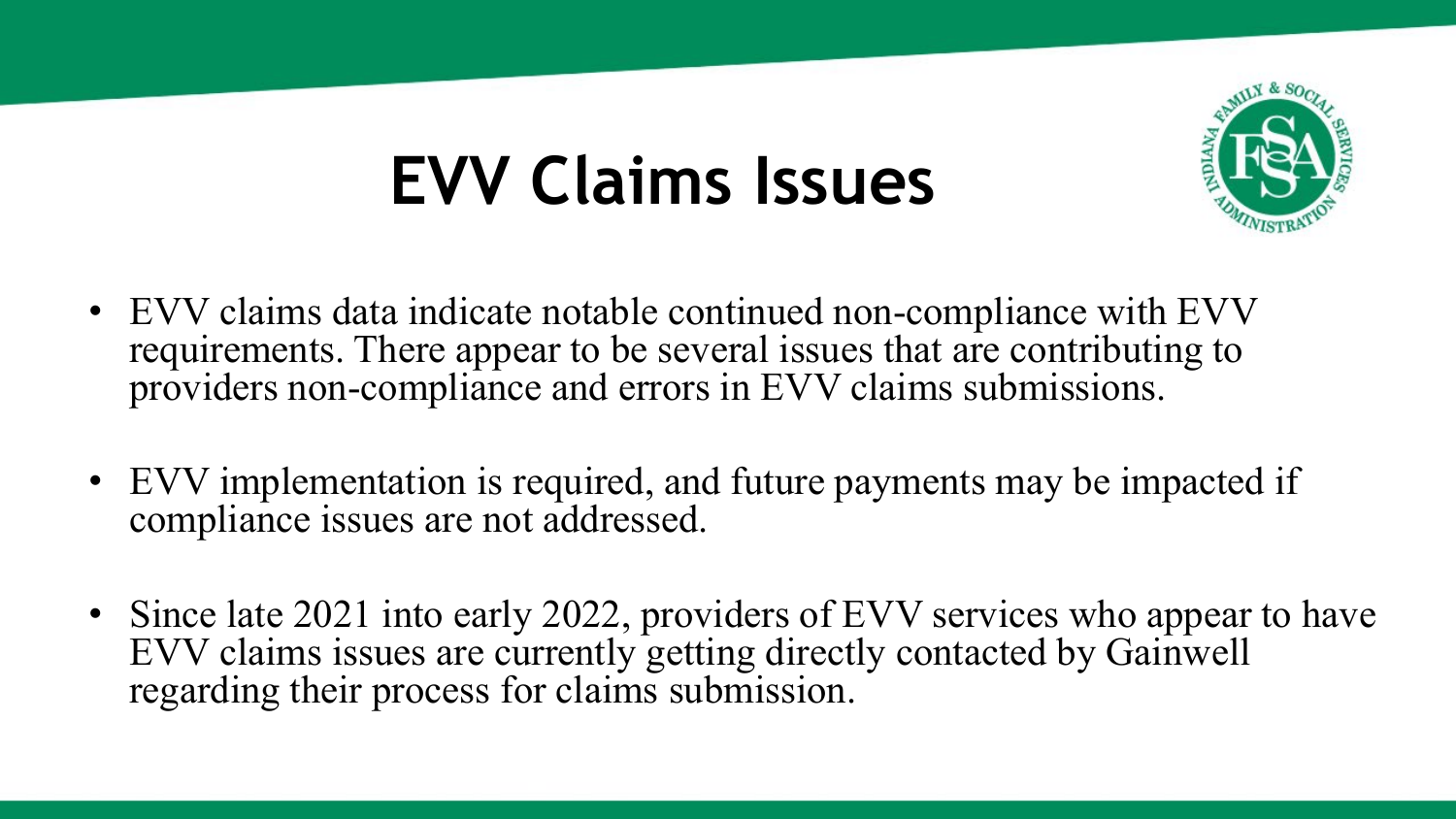#### **Common EVV claims issues**

- Some providers have not fully implemented EVV within their provider organization. While these providers are currently able to get claims paid regardless of an EVV record present or EVV claiming error, the ability to continue to have claims paid will be impacted in coming months once EVV-eligible claims edits go live.
- Providers need to review and ensure their claims are getting to the EVV aggregator.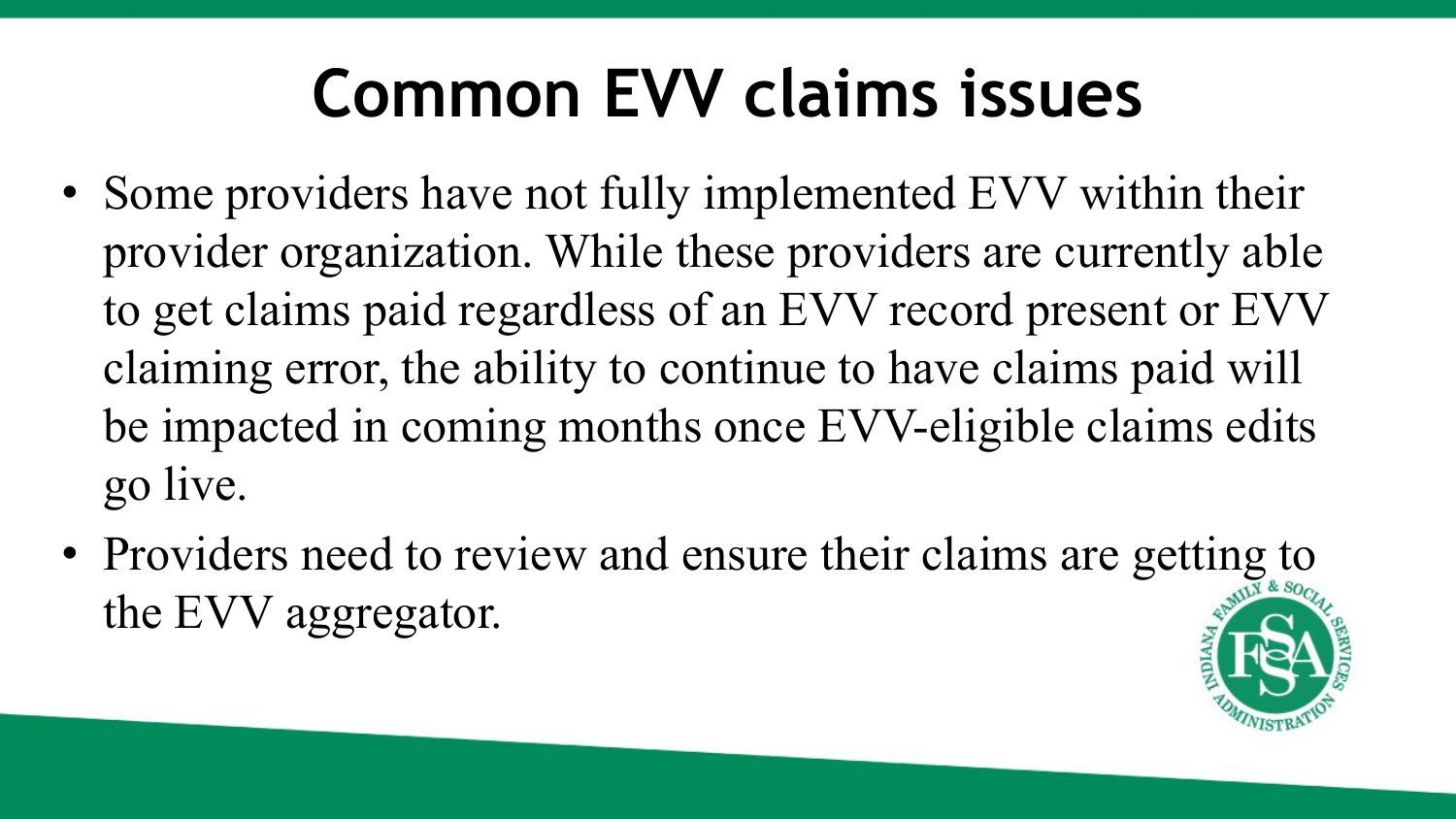### **Common EVV claims**



- Providers need to confirm and review any EVV related codes on their remittance advice.
- Codes 950, 951, and 952 are indications of EVV related issues with claims.
- For providers who are required to implement EVV, and would like assistance in understanding their existing claims status as it relates to EVV, please contact Virginia Hudson at [virginia.Hudson@gainwelltechnologies.com](mailto:virginia.Hudson@gainwelltechnologies.com)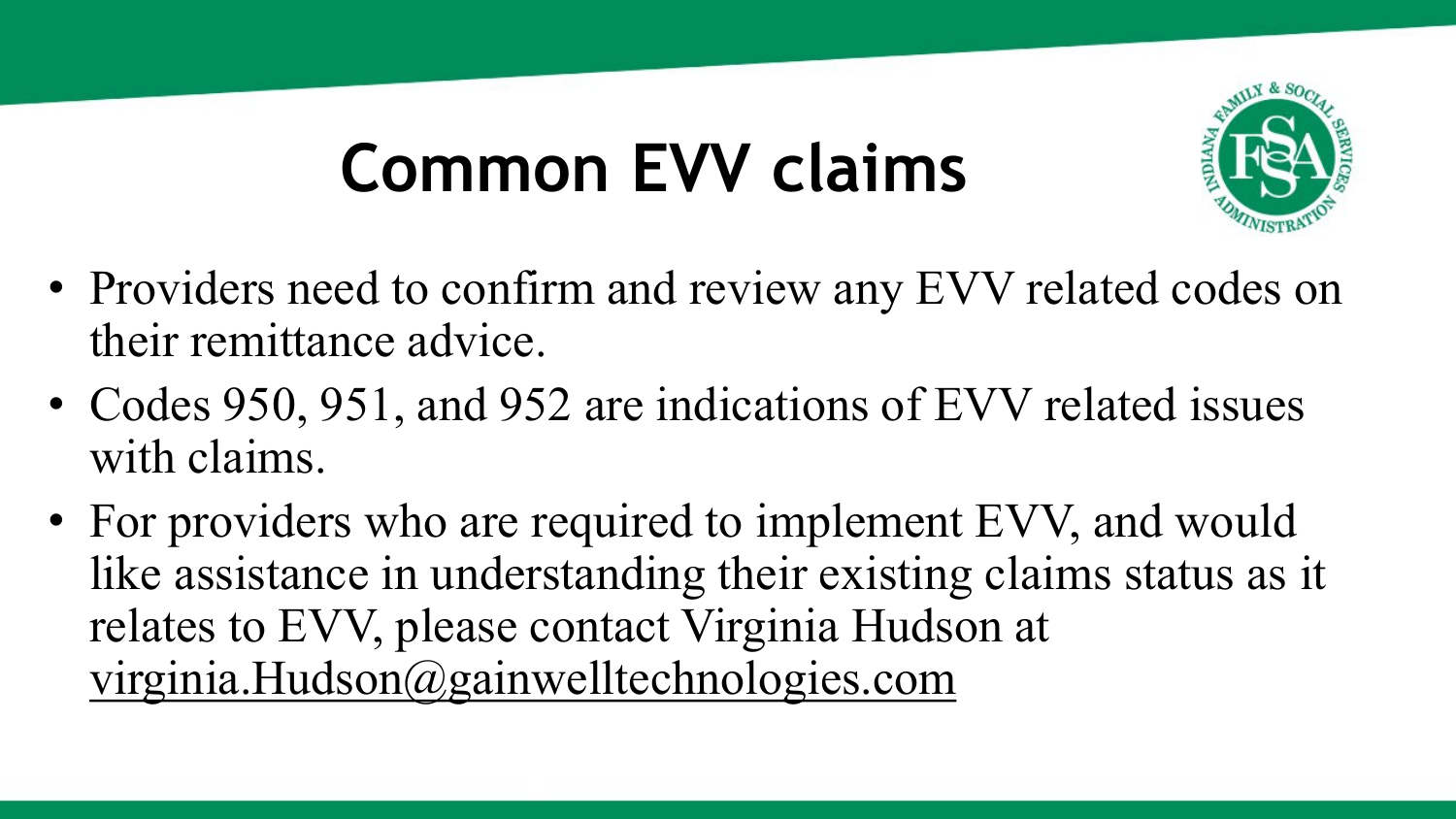### **May Mandatory Webinar**



BQIS is hosting a web-based training opportunity focused on empowering individuals. The presentation will explore the difference between support versus supervision, remedying over support, providing active support and person-centered planning.

May 10, 2022, at 2 p.m. EDT May 19, 2022, at 2 p.m. EDT May 25, 2022, (view recording with live Q&A) 10 a.m. EDT

> If you need reasonable accommodations to participate, please email [jennifer.akers@fssa.in.gov](mailto:jennifer.akers@fssa.in.gov) at least three days prior to the event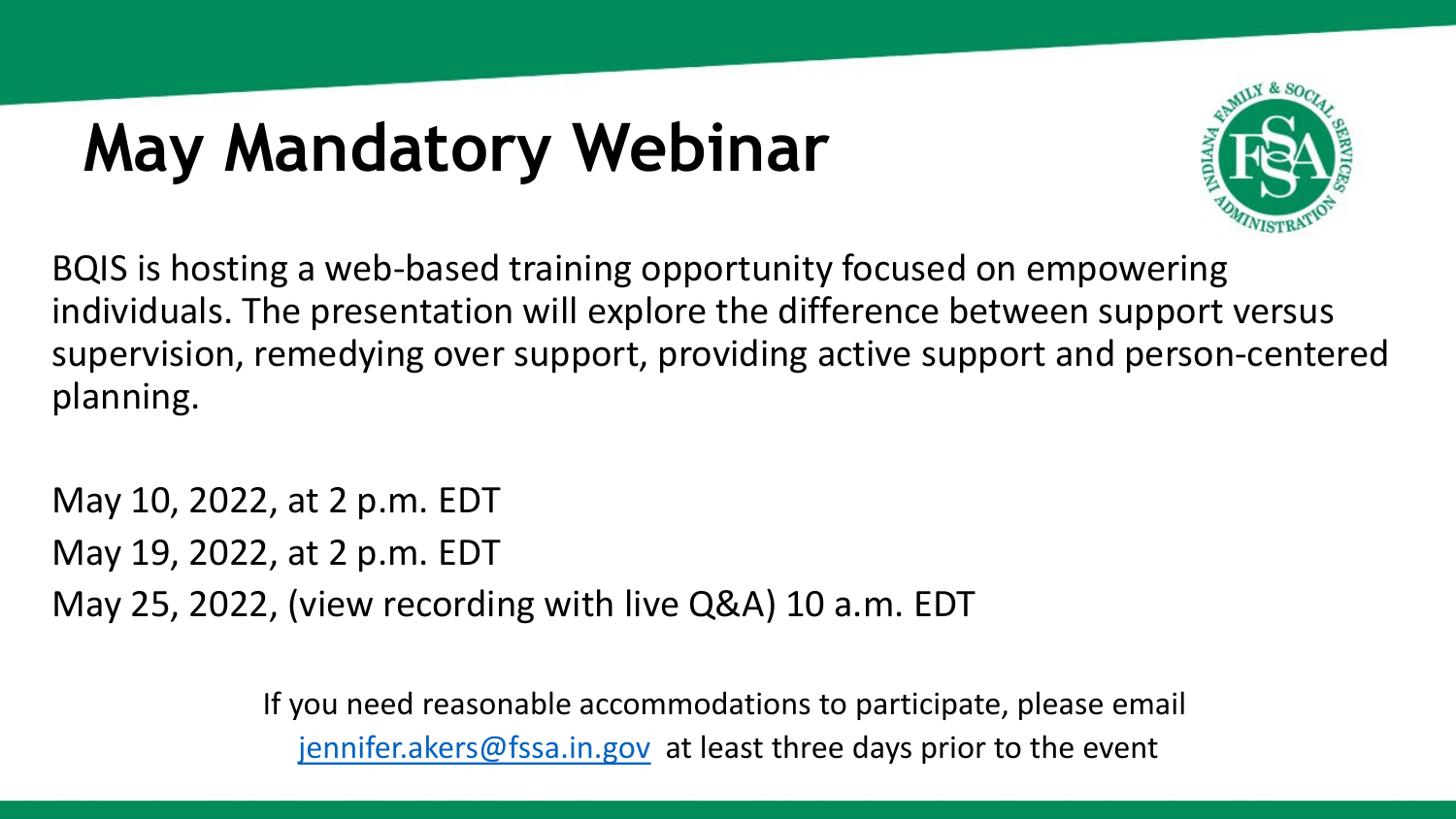## **Family & Caregiver Training**

Reimbursable activities include:

Educational materials or training programs, workshops, and conferences for caregivers that are directly related to the caregiver's role in supporting the individual in areas specified in the PCISP that relate to:

- Understanding the disability of the individual
- Achieving greater competence and confidence in providing supports
- Developing and accessing community other resources and supports
- Developing or enhancing key parenting strategies
- Developing advocacy skills
- Supporting the individual in developing self-advocacy skills



*Limited to \$5,000/year*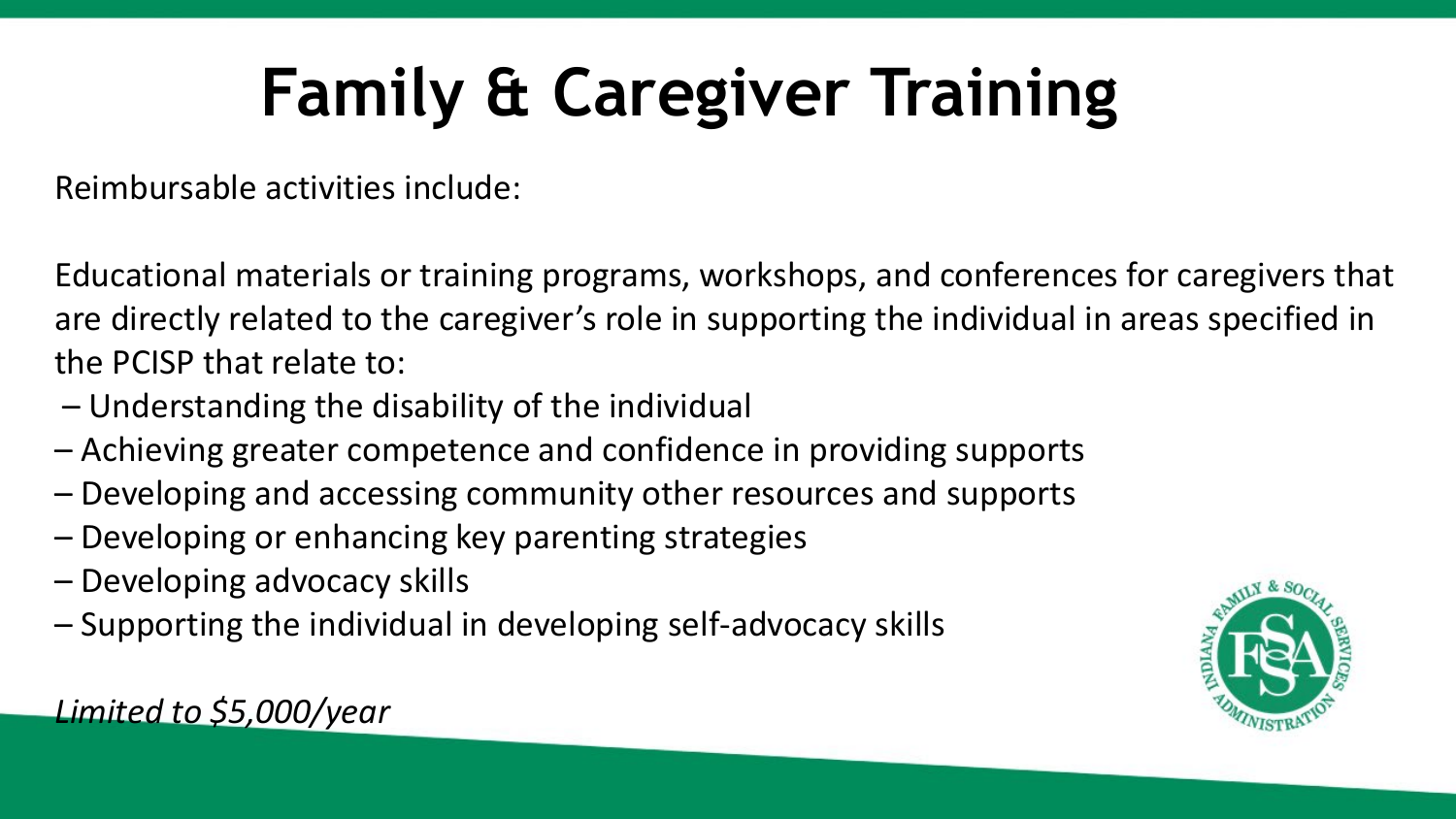#### BDDS Monthly Provider/Case Manager Webinar Survey Results



On a scale of 1-5, how helpful is the BDDS monthly provider webinar?  $n=141$  average = 3.9



Suggestions for improvement:

- Expand content
- Decrease COVID content
- More Q&A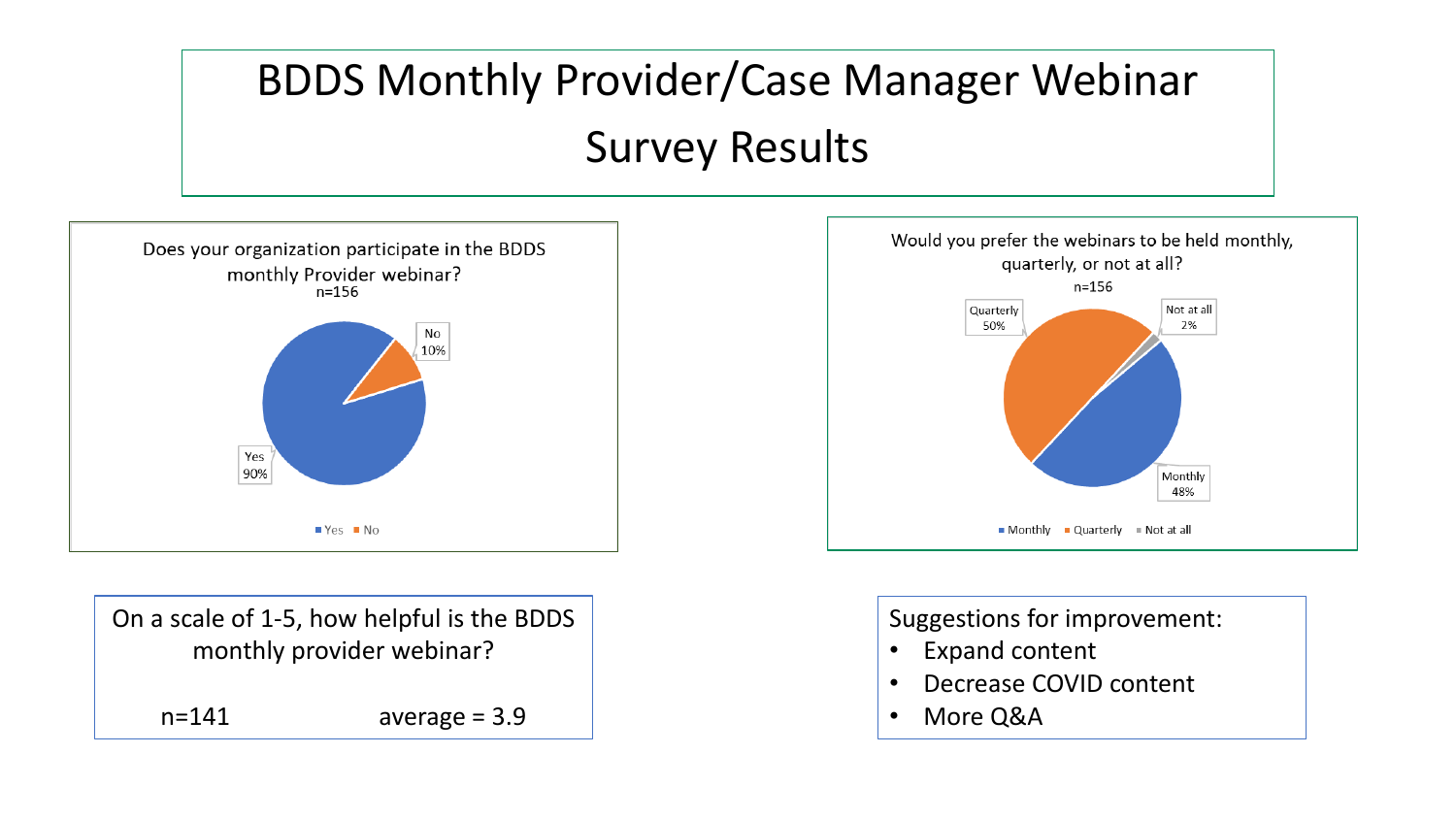#### **Future Webinars**

- We will now be holding webinars every other month next webinar will be July.
- We will continue to feature a waiver service
- We will expand our topics and invite subject matter experts
- We will continue to provide updates and information

*Please continue to watch DDRS announcements for updates and information as it becomes available*